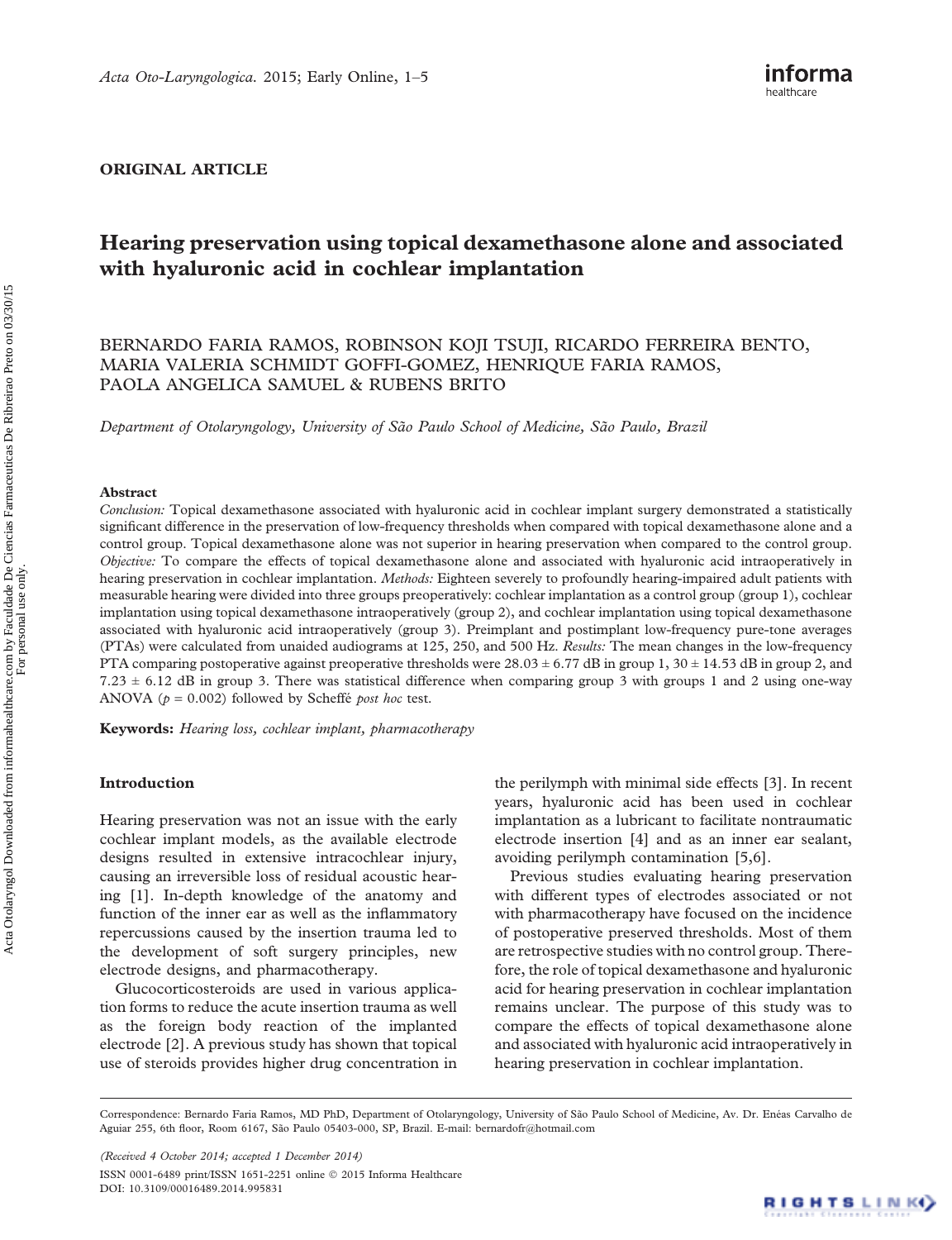## Material and methods

#### Subjects

This was a prospective randomized study perfomed at a tertiary university hospital with institutional review board approval (Protocol no. 0297/11). Eighteen adults undergoing cochlear implantation by the same surgeon with Cochlear Corporation<sup>®</sup> (Lane Cove, Australia) Hybrid L24 between August 2011 and December 2012 were evaluated. Inclusion criteria for this study were age older than 18 years, pure-tone audiometric thresholds better than 80 dB hearing level (dB HL) at 125 Hz, 90 dB at 250 Hz, and 100 dB at 500 Hz. Patients were included in this study only after indication for cochlear implantation. Subjects were randomly allocated following the sequence of surgery indication (six in each group) into three groups: group 1 (control), group 2 (dexamethasone), and group 3 (dexamethasone associated with hyaluronic acid). All subjects participated voluntarily and provided signed informed consent in accordance with the Declaration of Helsinki.

## Audiometric evaluation

All audiometric testing was performed using a calibrated Interacoustics (Assens, Denmark) AC33 audiometer with maximum output of 90 dB HL at 125 Hz, 110 dB HL at 250 Hz, and 120 at 500 Hz. Testing was performed in a double-walled sound booth using headphones for unaided testing. Preoperative audiograms were obtained at the time of the patients' initial preimplant evaluation. Responses to pure-tones spanning from 125 to 500 Hz were measured for the implanted ear in unaided condition. Postoperative audiograms were also obtained and repeated at 1, 3, and 6 months after implantation. Low-frequency pure-tone averages (PTAs) were calculated for the frequencies 125, 250, and 500 Hz preoperatively and postoperatively at 6 months after implantion. Audiologists who were in charge of audiometric testing were blinded to the group in which the patient was included.

## Surgical techniques

Each patient was given a perioperative, weight appropriate dose of intravenous hydrocortisone of 4 mg/kg and a single dose of cefazolin (1 g) before intubation as part of the routine anesthesic protocol. A standardized soft surgical technique was used. A classic transmastoid procedure followed by a wide posterior tympanotomy via facial recess was

perfomed. The tectulum was removed using a 1.2 mm diamond burr to allow a wide exposure of the round window membrane. Bony debris and blood were flushed away with saline solution irrigation of the cavity and middle ear. The anterior border of the round window membrane was entered with a delicate probe. No suctioning of perilymph was performed. The electrode array was then slowly inserted into the scala tympani. The round window was sealed with a small collar of temporalis fascia positioned around the electrode array.

Group 1 was the control group without any application of drugs. In group 2 the middle ear cavity was filled with dexamethasone (4 mg/ml) for a period of 15 min. During this time the receiver bed was drilled out. The steroid solution was then suctioned, followed by the opening of the round window membrane and insertion of the electrode array. After sealing the electrode insertion site with temporalis fascia, the middle ear was filled with a final load of dexamethasone via the posterior tympanotomy. In group 3 dexamethasone administration was perfomed as described for group 2. In addition, hyaluronic acid (Provisc<sup>®</sup>, Alcon Laboratories Inc., Puurs, Belgium) was placed over the membrane after suction of the steroid solution and opening of the round window membrane. Furthermore, the electrode array was coated with Provisc®. After the electrode insertion, Provisc® was placed in the middle ear cavity and over the round window membrane before positioning of the temporalis fascia. After sealing the electrode insertion site with temporalis fascia, the middle ear was filled with a final load of dexamethasone via the posterior tympanotomy.

#### Statistical analysis

The data were reported as mean  $\pm$  standard deviation (SD). All statistical analyses were performed using STATA software (version 11). Differences between the three groups were compared using a one-way ANOVA followed by Scheffé post hoc test. Statistical test results with a probability value of  $\leq 0.05$  were considered statistically significant.

The data were analyzed for changes in the low-frequency PTA at 6 months postoperatively against preoperative thresholds, comparing results between groups. For the purpose of calculation, we used 10 dB above the maximal audiometer output for each frequency for which no responses were present.

PTA difference was classified as complete hearing preservation (0–10 dB), moderate preservation (11–20 dB), marginal preservation (21–40 dB), and no preservation (>40 dB or no measurable responses) [\[5\]](#page-4-0).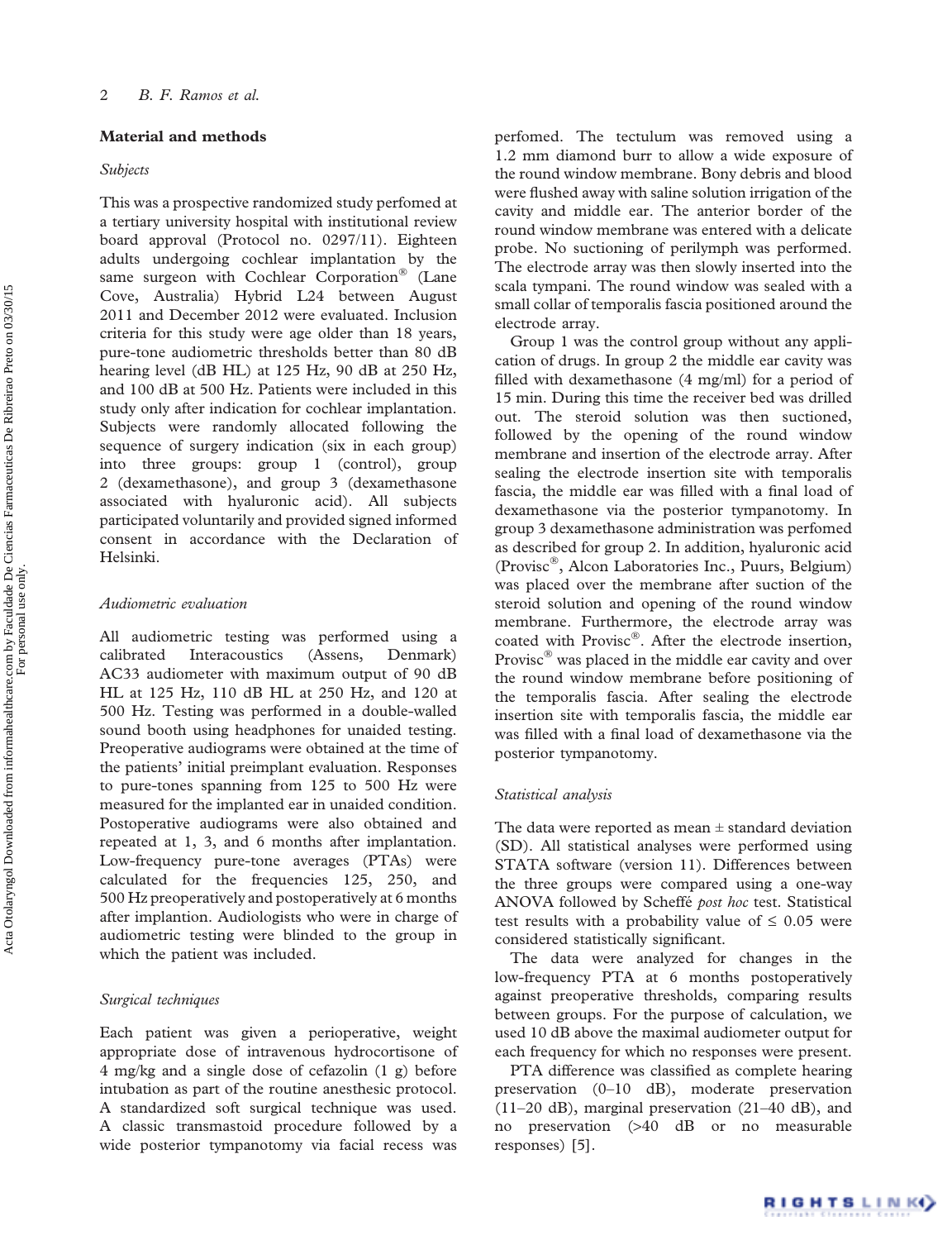#### **Results**

Table I shows the deafness etiology, gender, age at surgery, ear implanted, mean preoperative and postoperative low-frequency PTA, and changes in low-frequency PTA for each group.

The mean age was  $47 \pm 17.75$  years in group 1;  $40.83 \pm 22.07$  years in group 2, and  $44.17 \pm 18.72$ years in group 3. There was no difference between groups ( $p = 0.86$ ).

Hearing was preserved in 16 patients (88%). No audiometric responses were present in two patients; these patients belonged to group 2.

The mean preoperative low-frequency PTA was  $70.57 \pm 12$  dB (mean  $\pm$  SD) in group 1; 76.4  $\pm$ 9.86 dB in group 2, and  $72.22 \pm 22.15$  dB in group 3. There was no difference between groups ( $p = 0.8$ ).

The mean changes in the low-frequency PTA of postoperative thresholds at 6 months after implantation against preoperative thresholds were 28.03  $\pm$ 6.77 dB in group 1;  $30 \pm 14.53$  dB in group 2, and  $7.23 \pm 6.12$  dB in group 3. There was statistical difference when comparing group 3 with groups

1 and 2 using a one-way ANOVA ( $p = 0.002$ ) followed by Scheffé post hoc test ([Tables II](#page-3-0) and [III\)](#page-3-0).

The mean changes in hearing thresholds for 125, 250, and 500 Hz were, respectively, 20.83, 28.33, and 35 in group 1; 20.83, 32.5, and 36.67 in group 2; and 3.33, 6.67, and 12.5 in group 3.

Complete residual hearing preservation (change in low-frequency PTA <10 dB) was accomplished in four patients (66.67%) in group 3 and one patient (16.67%) in group 2. Moderate preservation (change in low-frequency PTA between 11 and 20 dB) was seen in one patient (16.67%) in group 1, one patient  $(16.67\%)$  in group 2, and two patients  $(33.33\%)$  in group 3. Marginal preservation (change in lowfrequency PTA between 21 and 40 dB) was observed in five patients (83.33%) in group 1 and two patients (33.33%) in group 2. No preservation was seen in two patients (33.33%) in group 2.

#### **Discussion**

When the soft surgery technique was first proposed, many of the principles were based on reports,

Table I. Subjects' characteristics, preimplant and postimplant pure-tone average, change in pure-tone average, and hearing conservation category.

| Patient no.  | Sex              | Age at CI<br>(years) | Etiology    | Side         | Group            | Preoperative<br>$PTA^{\star}$ (dB HL) | Postoperative<br>$PTA^{\star}$ (dB HL) | $\triangle PTA$<br>(dB HL) | Hearing conservation<br>category <sup>†</sup> |
|--------------|------------------|----------------------|-------------|--------------|------------------|---------------------------------------|----------------------------------------|----------------------------|-----------------------------------------------|
| $\mathbf{1}$ | F                | 23                   | Unknown     | $\mathbb{R}$ | 3                | 68.3                                  | 76.7                                   | 8.4                        | Complete                                      |
| 2            | $\mathbf F$      | 72                   | Unknown     | L            | $\overline{2}$   | 75                                    | 116.7                                  | 41.7                       | None                                          |
| 3            | $\mathbf{M}$     | 44                   | Unknown     | L            | 1                | 80                                    | 113.3                                  | 33.3                       | Marginal                                      |
| 4            | M                | 67                   | Ototoxicity | L            | 3                | 75                                    | 90                                     | 15                         | Moderate                                      |
| 5            | F                | 25                   | Congenital  | L            | 3                | 83.3                                  | 83.3                                   | $\mathbf{0}$               | Complete                                      |
| 6            | $\mathbf F$      | 41                   | Meningitis  | L            | 1                | 81.7                                  | 106.7                                  | 25                         | Marginal                                      |
| 7            | F                | 33                   | Unknown     | L            | $\boldsymbol{2}$ | 90                                    | 105                                    | 15                         | Moderate                                      |
| 8            | $\boldsymbol{F}$ | 64                   | Unknown     | $\mathbb{R}$ | $\mathbf{2}$     | 65                                    | 103.3                                  | 38.3                       | Marginal                                      |
| 9            | $\mathbf F$      | 38                   | Meningitis  | L            | 3                | 90                                    | 90                                     | $\mathbf{0}$               | Complete                                      |
| 10           | M                | 64                   | Unknown     | $\mathbb{R}$ | 1                | 65                                    | 88.3                                   | 23.3                       | Marginal                                      |
| 11           | M                | 22                   | Rubella     | $\mathbb{R}$ | $\overline{2}$   | 86.7                                  | 96.7                                   | 10                         | Complete                                      |
| 12           | M                | 35                   | Unknown     | L            | $\overline{c}$   | 71.7                                  | 116.7                                  | 45                         | None                                          |
| 13           | $\mathbf F$      | 49                   | Meningitis  | $\mathbb{R}$ | 3                | 86.7                                  | 95                                     | 8.3                        | Complete                                      |
| 14           | $\mathbf{M}$     | 18                   | Unknown     | $\mathbb{R}$ | $\mathbf{1}$     | 80                                    | 100                                    | 20                         | Moderate                                      |
| 15           | $\boldsymbol{F}$ | 63                   | Unknown     | $\mathbb{R}$ | 3                | 30                                    | 41.7                                   | 11.7                       | Moderate                                      |
| 16           | F                | 48                   | Unknown     | $\mathbb{R}$ | $\mathbf{1}$     | 51.7                                  | 90                                     | 38.3                       | Marginal                                      |
| 17           | M                | 19                   | Unknown     | $\mathbb{R}$ | $\mathbf{2}$     | 70                                    | 100                                    | 30                         | Marginal                                      |
| 18           | M                | 67                   | Unknown     | $\mathbb{R}$ | $\mathbf{1}$     | 65                                    | 93.3                                   | 28.3                       | Marginal                                      |

CI, cochlear implantation; F, female; HL, hearing level; L, left; M, male; PTA, pure-tone average; R, right.

\*PTA was calculated as an average of thresholds at 125, 250, and 500 Hz (maximum audiometer output + 10 dB used at frequencies with no response).

† Complete, changes in pure-tone average of 0–10 dB; Moderate, changes in pure-tone average of 11–20 dB; Marginal, changes in pure-tone average of 21–40 dB; None, no residual hearing or changes in pure-tone average  $> 40$  dB.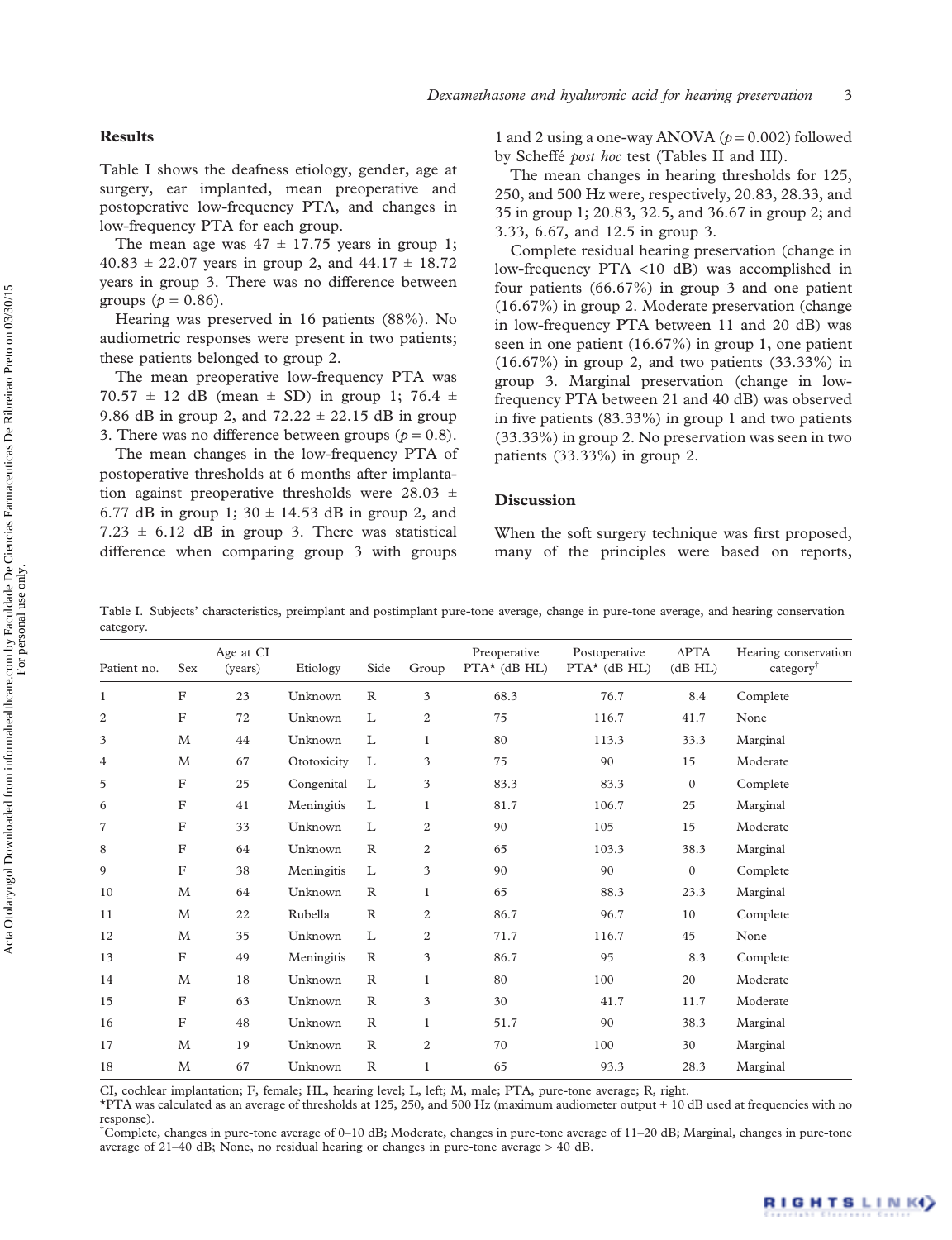## <span id="page-3-0"></span>4 B. F. Ramos et al.

Table II. Comparison of preimplant and postimplant pure-tone average (PTA) between groups.

| <b>PTA</b>                            | Group 1                         | Group 2                          | Group 3                           | $\dot{p}$ value |
|---------------------------------------|---------------------------------|----------------------------------|-----------------------------------|-----------------|
| Preoperative <sup>*</sup> $(\pm SD)$  | 70.57 dB $(\pm 12$ dB)          | 76.4 dB $(\pm 9.86$ dB)          | 72.22 dB $(\pm 22.15 \text{ dB})$ | 0.8             |
| Postoperative <sup>*</sup> $(\pm SD)$ | 98.6 dB $(\pm 9.92 \text{ dB})$ | 106.4 dB $(\pm 8.47 \text{ dB})$ | 79.45 dB $(\pm 19.55$ dB)         | 0.01            |
| Changes in PTA $(\pm SD)$             | 28.03 dB ( $\pm$ 6.77 dB)       | 30 dB $(\pm 14.53$ dB)           | 7.23 dB $(\pm 6.12$ dB)           | 0.002           |

Differences between the three groups were compared using a one-way ANOVA followed by Scheffé post hoc test. The post hoc test results are presented in Table III. SD, standard deviation.

\*PTA was calculated as an average of thresholds at 125, 250, and 500 Hz (maximum audiometer output +10 dB used at frequencies with no response).

Table III. Scheffé post hoc test results comparing preimplant and postimplant pure-tone average between groups.

|         | Group 1 | Group 2 |
|---------|---------|---------|
| Group 2 | 0.94    |         |
| Group 3 | 0.009   | 0.004   |

The results presented are the  $p$  values for each of the *post hoc* tests perfomed between the groups.

common sense, and experience with middle ear surgery such as stapedectomy. However, there are still many issues related to hearing preservation that need to be studied in cochlear implantation, including the use of medications and the routes of administration.

In the present study, the use of topical dexamethasone associated with hyaluronic acid intraoperatively in cochlear implant surgery demonstrated statistically significant difference ( $p = 0.002$ ) in the preservation of low-frequency thresholds when compared with the use of topical dexamethasone alone and a control group. The use of topical dexamethasone alone was not superior in hearing preservation when compared with the control group.

The results of the present study suggest that hyaluronic acid perfoms an important role in hearing preservation. The possibility of an atraumatic scala tympani insertion and better sealing of the inner ear facilitated by the use of hyaluronic acid has been shown by several authors [\[4,6](#page-4-0)]. Previous studies have shown that hyaluronic acid may not only reduce insertion-induced trauma but also post-insertion inflammation [\[7\]](#page-4-0). Nevertheless, histological analysis would be necessary to investigate new bone formation, fibrous tissue growth, and other inflammatory parameters.

In the present study, it was not possible to evaluate the individual effect of hyaluronic acid, since there was no group using this lubricant alone. Meanwhile, hyaluronic acid associated with topical dexamethasone showed a positive effect related to hearing preservation in cochlear implantation. Our hypothesis is that hyaluronic acid has the potential of prolonging

the duration of round window membrane exposure to dexamethasone with higher perilymph steroid levels, as proposed by some authors [[8,9\]](#page-4-0). This hypothesis corroborates with the good results of topical dexamethasone associated with hyaluronic acid in the treatment of low-frequency hearing loss in Meniere's disease, as demonstrated previously [\[10\]](#page-4-0). In contrast with other authors [\[6\]](#page-4-0), we used hyaluronic acid after the electrode insertion to seal the inner ear and to prolong the duration of round window membrane exposure to dexamethasone that filled the middle ear at the end of the procedure.

Despite the anti-inflammatory effects and hearing protection shown in the literature [\[11,12\]](#page-4-0), the distribution and penetration of topical steroid administration in all cochlear turns are still unclear. The 15 min exposure period assigned in the present study probably was not enough to reach the maximum drug effect. According to previous research, this time would be at least 1 or 2 h [[13\]](#page-4-0). One of the objectives of this study was to evaluate dexamethasone effects with an exposure period that would not affect the duration of the surgery, becoming a practical and useful tool. An alternative could be a transtympanic injection of methylprednisolone in depot form immediately after intubation, as shown in a recent study [[14\]](#page-4-0).

Our 88% preservation rate is lower than that in other studies that used short, straight, and atraumatic electrodes. Gantz et al. [\[15\]](#page-4-0) showed hearing preservation in 46 (96%) of 48 patients and Lenarz et al. [\[16](#page-4-0)] achieved success in 31 (97%) of 32 patients, both using the Hybrid-L electrode. However, we demonstrated similar results when comparing our group 3 patients, in that we achieved hearing preservation within 15 dB in 100% of patients. Kiefer et al. [[12\]](#page-4-0) and Di Nardo et al. [\[17\]](#page-4-0) analyzed threshold changes in each frequency separately using longer electrodes. Kiefer et al. [\[12\]](#page-4-0) reported median increases of 10, 15, and 17.5 dB, while Di Nardo et al. [\[17](#page-4-0)] reported mean increases of 11, 12, and 13 dB at 125, 250, and 500 Hz, respectively. We showed better results in group 3 patients, since mean increases in thresholds